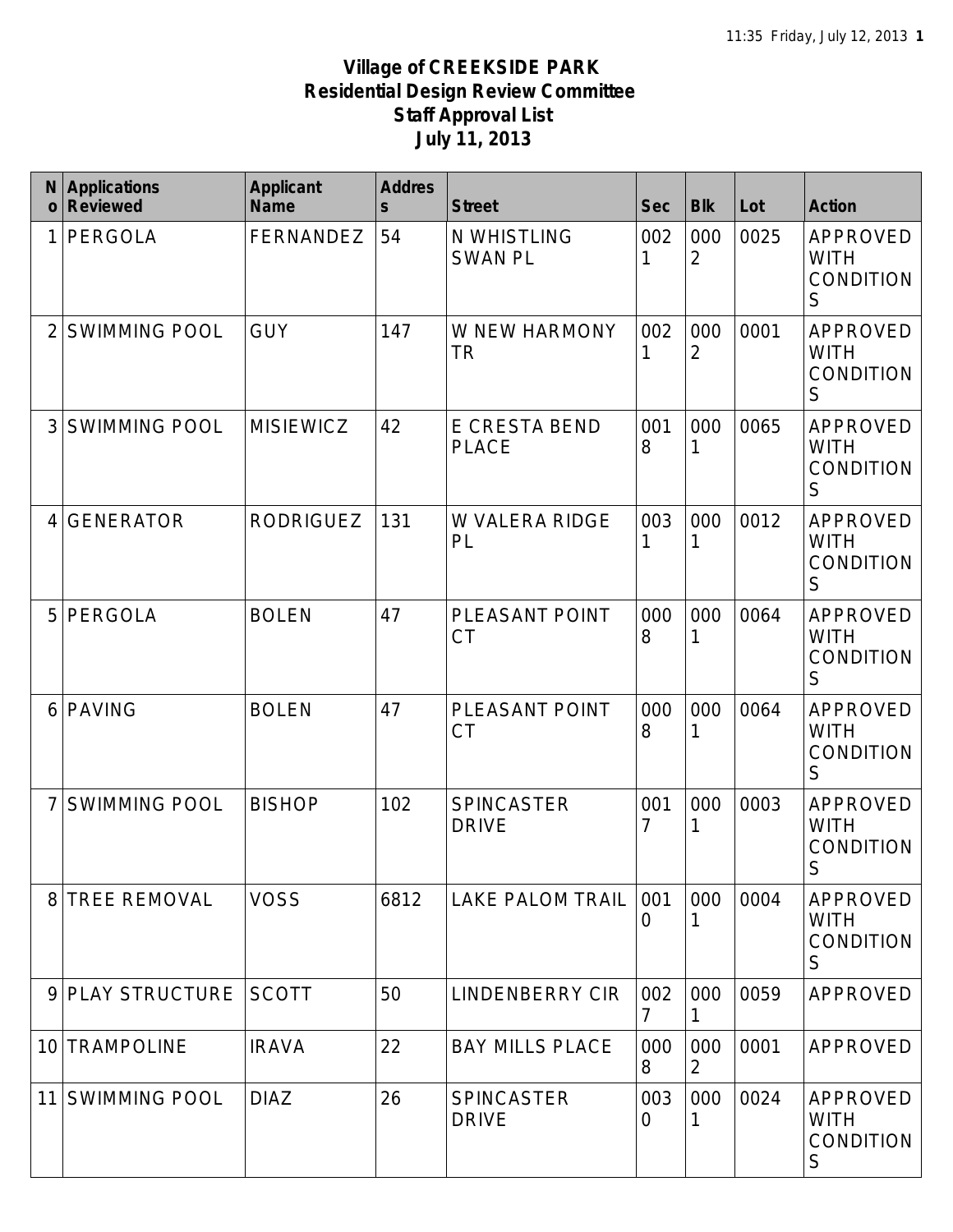| N<br>$\mathbf 0$ | <b>Applications</b><br><b>Reviewed</b> | <b>Applicant</b><br><b>Name</b> | <b>Addres</b><br>$\mathsf{s}$ | <b>Street</b>                       | <b>Sec</b>            | <b>Blk</b>            | Lot  | <b>Action</b>                                    |
|------------------|----------------------------------------|---------------------------------|-------------------------------|-------------------------------------|-----------------------|-----------------------|------|--------------------------------------------------|
| 12               | <b>SUMMER KITCHEN</b>                  | <b>DIAZ</b>                     | 26                            | SPINCASTER<br><b>DRIVE</b>          | 003<br>0              | 000<br>1              | 0024 | APPROVED<br><b>WITH</b><br>CONDITION<br>S        |
| 13               | <b>FIRE PIT</b>                        | <b>KACZYNSKI</b>                | 126                           | E COVE VIEW<br><b>TRAIL</b>         | 000<br>6              | 000<br>1              | 0081 | APPROVED<br><b>WITH</b><br>CONDTION<br>S         |
| 14               | <b>ARBOR</b>                           | <b>PETERS</b>                   | 119                           | <b>S BEECH SPRINGS</b><br><b>DR</b> | 001<br>$\overline{0}$ | 000<br>3              | 0009 | APPROVED<br><b>WITH</b><br>CONDITON<br>S         |
| 15               | <b>FIRE PIT</b>                        | <b>PETERS</b>                   | 119                           | <b>S BEECH SPRINGS</b><br><b>DR</b> | 001<br>0              | 000<br>3              | 0009 | APPROVED<br><b>WITH</b><br><b>CONDITON</b><br>S  |
| 16               | <b>ARBOR</b>                           | <b>PETERS</b>                   | 119                           | <b>S BEECH SPRINGS</b><br><b>DR</b> | 001<br>$\overline{0}$ | 000<br>3              | 0009 | APPROVED                                         |
| 17               | <b>PAVING</b>                          | <b>PETERS</b>                   | 119                           | <b>S BEECH SPRINGS</b><br>DR        | 001<br>0              | 000<br>3              | 0009 | APPROVED<br><b>WITH</b><br>CONDITON<br>S         |
| 18               | <b>GUTTERS</b>                         | <b>LIMMER</b>                   | 95                            | <b>SANDWELL PLACE</b>               | 000<br>9              | 000<br>$\sqrt{2}$     | 0005 | APPROVED                                         |
| 19               | <b>ROOF</b>                            | <b>LIMMER</b>                   | 95                            | <b>SANDWELL PLACE</b>               | 000<br>9              | 000<br>$\overline{2}$ | 0005 | APPROVED                                         |
|                  | 20 SWIMMING POOL                       | <b>THOMPSON</b>                 | $\overline{3}$                | <b>GREAT OWL</b><br><b>COURT</b>    | 003                   | 000                   | 0024 | APPROVED<br><b>WITH</b><br>CONDITION<br>S        |
| 21               | <b>SUMMER KITCHEN THOMPSON</b>         |                                 | 3                             | <b>GREAT OWL</b><br><b>COURT</b>    | 003                   | 000                   | 0024 | APPROVED<br><b>WITH</b><br><b>CONDITION</b><br>S |
| 23               | <b>WALKWAY</b>                         | <b>THOMPSON</b>                 | $\mathfrak{Z}$                | <b>GREAT OWL</b><br><b>COURT</b>    | 003                   | 000<br>1              | 0024 | APPROVED                                         |
|                  | 24 SUMMER KITCHEN                      | <b>RIOS</b>                     | 30                            | <b>GRANITE PATH</b><br><b>PLACE</b> | 000<br>4              | 000<br>3              | 0001 | APPROVED<br><b>WITH</b><br><b>CONDITION</b><br>S |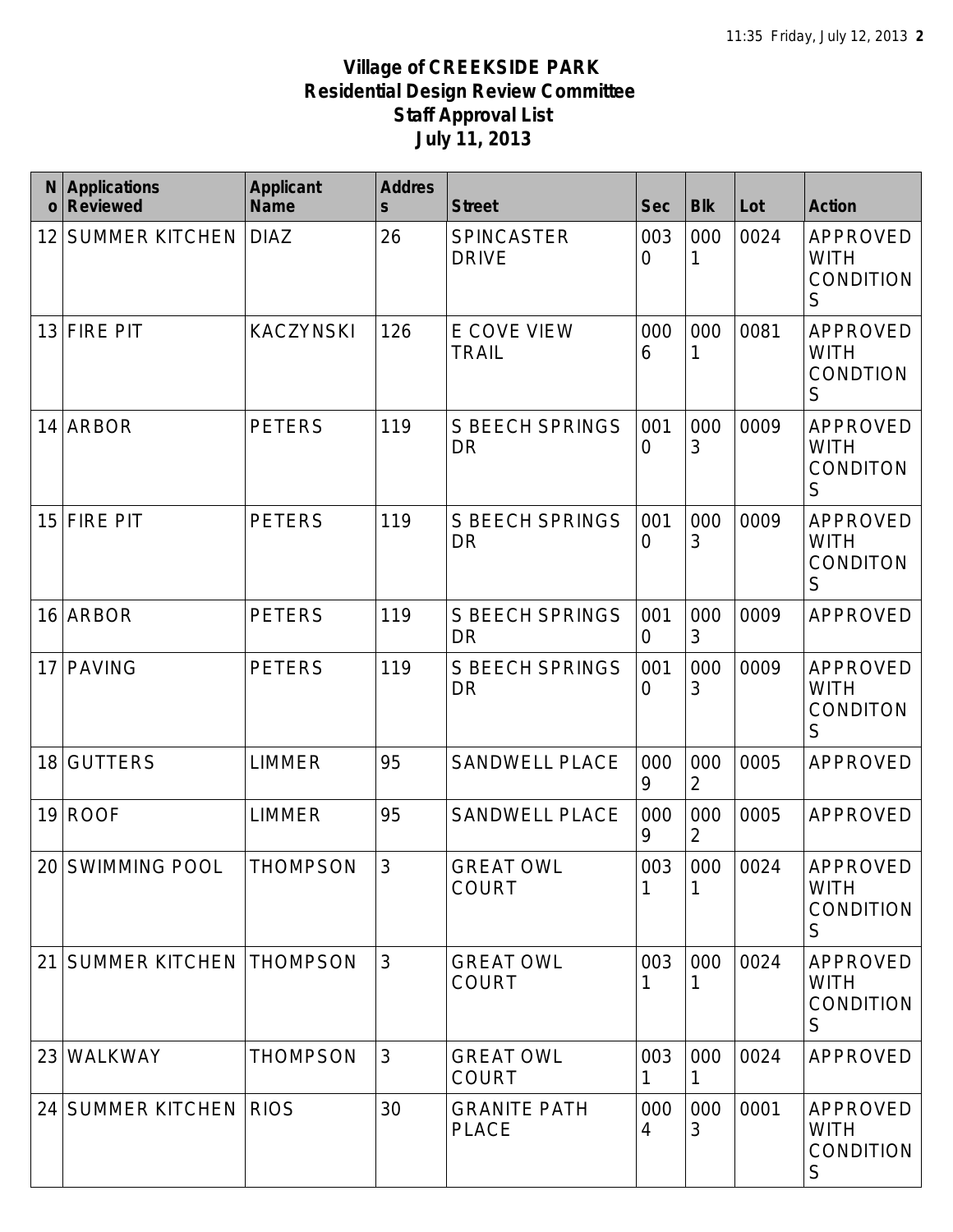| N<br>$\mathbf 0$ | <b>Applications</b><br><b>Reviewed</b> | <b>Applicant</b><br><b>Name</b> | <b>Addres</b><br>$\mathsf{s}$ | <b>Street</b>                      | <b>Sec</b>              | <b>Blk</b> | Lot  | <b>Action</b>                                           |
|------------------|----------------------------------------|---------------------------------|-------------------------------|------------------------------------|-------------------------|------------|------|---------------------------------------------------------|
| 25               | PERGOLA                                | <b>KITE</b>                     | 47                            | <b>SPINCASTER</b><br><b>DRIVE</b>  | 003<br>$\overline{0}$   | 000        | 0039 | APPROVED<br><b>WITH</b><br><b>CONDITION</b><br>S        |
| 26               | <b>FENCE</b>                           | <b>McDONALD</b>                 | 23                            | RED WAGON DRIVE                    | 000<br>7                | 000<br>2   | 0006 | <b>APPROVED</b><br><b>WITH</b><br><b>CONDITION</b><br>S |
| 27               | <b>PLAY STRUCTURE</b>                  | <b>SANDERS</b>                  | 3                             | LANGSTONE<br><b>PLACE</b>          | 000<br>9                | 000<br>1   | 0001 | APPROVED                                                |
| 28               | <b>PAVING</b>                          | <b>RYLAND</b>                   | 15                            | <b>INDIGO BUNTING</b><br>PL        | 001<br>3                | 000        | 0048 | APPROVED                                                |
| 29               | <b>FISH POND</b>                       | <b>RYLAND</b>                   | 15                            | <b>INDIGO BUNTING</b><br>PL        | 001<br>3                | 000<br>1   | 0048 | <b>APPROVED</b>                                         |
| 30               | PERGOLA                                | <b>PATTERSON</b>                | 31                            | <b>SAGAMORE RIDGE</b>              | 001<br>4                | 000        | 0026 | APPROVED<br><b>WITH</b><br><b>CONDITION</b><br>S        |
| 31               | <b>STORAGE SHED</b>                    | <b>PATTERSON</b>                | 31                            | <b>SAGAMORE RIDGE</b>              | 001<br>4                | 000        | 0026 | <b>APPROVED</b><br><b>WITH</b><br><b>CONDITION</b><br>S |
| 32               | <b>TREE REMOVAL</b>                    | <b>MACALUSO</b>                 | 85                            | N SAGE SPARROW<br><b>CIR</b>       | 001<br>1                | 000<br>3   | 0026 | <b>APPROVED</b>                                         |
| 33               | <b>SWIMMING POOL</b>                   | <b>MANON</b>                    | $\overline{7}$                | <b>RIVER RIDGE LOOP</b>            | 000<br>3                | 000<br>3   | 0003 | <b>APPROVED</b><br><b>WITH</b><br><b>CONDITION</b><br>S |
|                  | 34 SUMMER KITCHEN MANON                |                                 | 7                             | RIVER RIDGE LOOP                   | 000<br>3                | 000<br>3   | 0003 | APPROVED<br><b>WITH</b><br>CONDITION<br>S               |
| 35               | <b>SWIMMING POOL</b>                   | <b>AHMADI</b>                   | 26                            | RICEGRASS PLACE                    | 001<br>$\left( \right)$ | 000        | 0021 | APPROVED<br><b>WITH</b><br>CONDITION<br>S               |
|                  | 36 FENCE                               | <b>CALVERT</b>                  | 34                            | <b>KAYAK RIDGE</b><br><b>DRIVE</b> | 000<br>1                | 000<br>1   | 0020 | APPROVED                                                |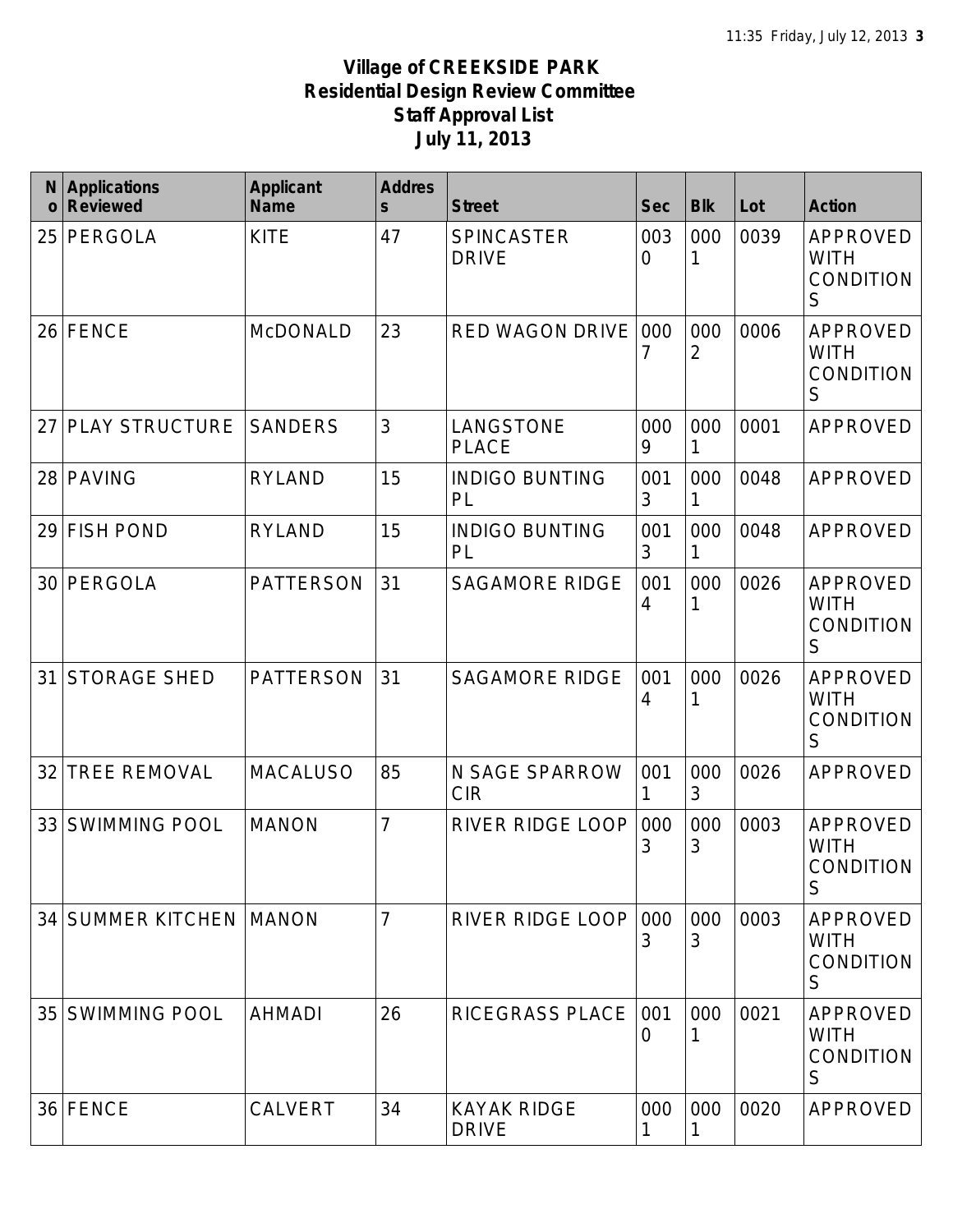| N<br>$\mathbf 0$ | <b>Applications</b><br><b>Reviewed</b> | <b>Applicant</b><br><b>Name</b> | <b>Addres</b><br>$\mathsf{s}$ | <b>Street</b>                       | <b>Sec</b> | <b>Blk</b>            | Lot  | <b>Action</b>                                              |
|------------------|----------------------------------------|---------------------------------|-------------------------------|-------------------------------------|------------|-----------------------|------|------------------------------------------------------------|
| 37               | <b>PLAY STRUCTURE</b>                  | <b>GHOBASHY</b>                 | 55                            | PALOMA BEND                         | 002<br>5   | 000                   | 0010 | APPROVED<br><b>WITH</b><br><b>CONDITION</b><br>$\mathsf S$ |
| 38               | <b>FENCE STAIN</b>                     | <b>IBARRA</b>                   | 86                            | W ARBOR CAMP                        | 000<br>4   | 000<br>3              | 0029 | <b>APPROVED</b>                                            |
| 39               | <b>PAVING</b>                          | LATERREUR                       | 39                            | PALOMA BEND<br><b>PLACE</b>         | 002<br>5   | 000<br>1              | 0006 | APPROVED                                                   |
| 40               | <b>DECK</b>                            | <b>HALL</b>                     | 35                            | <b>VICTORIANA CIR</b>               | 000<br>7   | 000                   | 0009 | <b>APPROVED</b><br><b>WITH</b><br><b>CONDITION</b><br>S    |
| 41               | <b>TRELLIS</b>                         | <b>HALL</b>                     | 35                            | <b>VICTORIANA CIR</b>               | 000<br>7   | 000<br>1              | 0009 | APPROVED<br><b>WITH</b><br><b>CONDITION</b><br>S           |
| 42               | PATIO COVER                            | <b>NELSON</b>                   | 83                            | <b>S SHIMMERING</b><br><b>ASPEN</b> | 001<br>9   | 000<br>1              | 0019 | APPROVED<br><b>WITH</b><br><b>CONDITION</b><br>S           |
| 43               | <b>SWIMMING POOL</b>                   | <b>SHELDON</b>                  | 10                            | <b>HOMED LARK</b><br><b>PLACE</b>   | 001<br>3   | 000<br>$\overline{2}$ | 0031 | APPROVED<br><b>WITH</b><br>CONDITION<br>S                  |
| 44               | <b>FIRE PIT</b>                        | <b>SHELDON</b>                  | 10                            | <b>HOMED LARK</b><br><b>PLACE</b>   | 001<br>3   | 000<br>$\overline{2}$ | 0031 | APPROVED<br><b>WITH</b><br><b>CONDITION</b><br>S           |
| 45               | PERGOLA                                | <b>TENNEY</b>                   | 78                            | <b>LINDENBERRY</b><br><b>CIRCLE</b> | 002<br>7   | 000                   | 0052 | APPROVED<br><b>WITH</b><br><b>CONDITION</b><br>S           |
| 46               | <b>GENERATOR</b>                       | <b>HENDERSON</b>                | 50                            | <b>CRESTA BEND</b><br><b>PLACE</b>  | 001<br>8   | 000                   | 0063 | APPROVED<br><b>WITH</b><br><b>CONDITION</b><br>S           |
| 47               | <b>SWIMMING POOL</b>                   | <b>SEIBEL</b>                   | 31                            | S PINTO POINT<br><b>CIRCLE</b>      | 001<br>2   | 000<br>2              | 0008 | APPROVED<br><b>WITH</b><br><b>CONDITION</b><br>S           |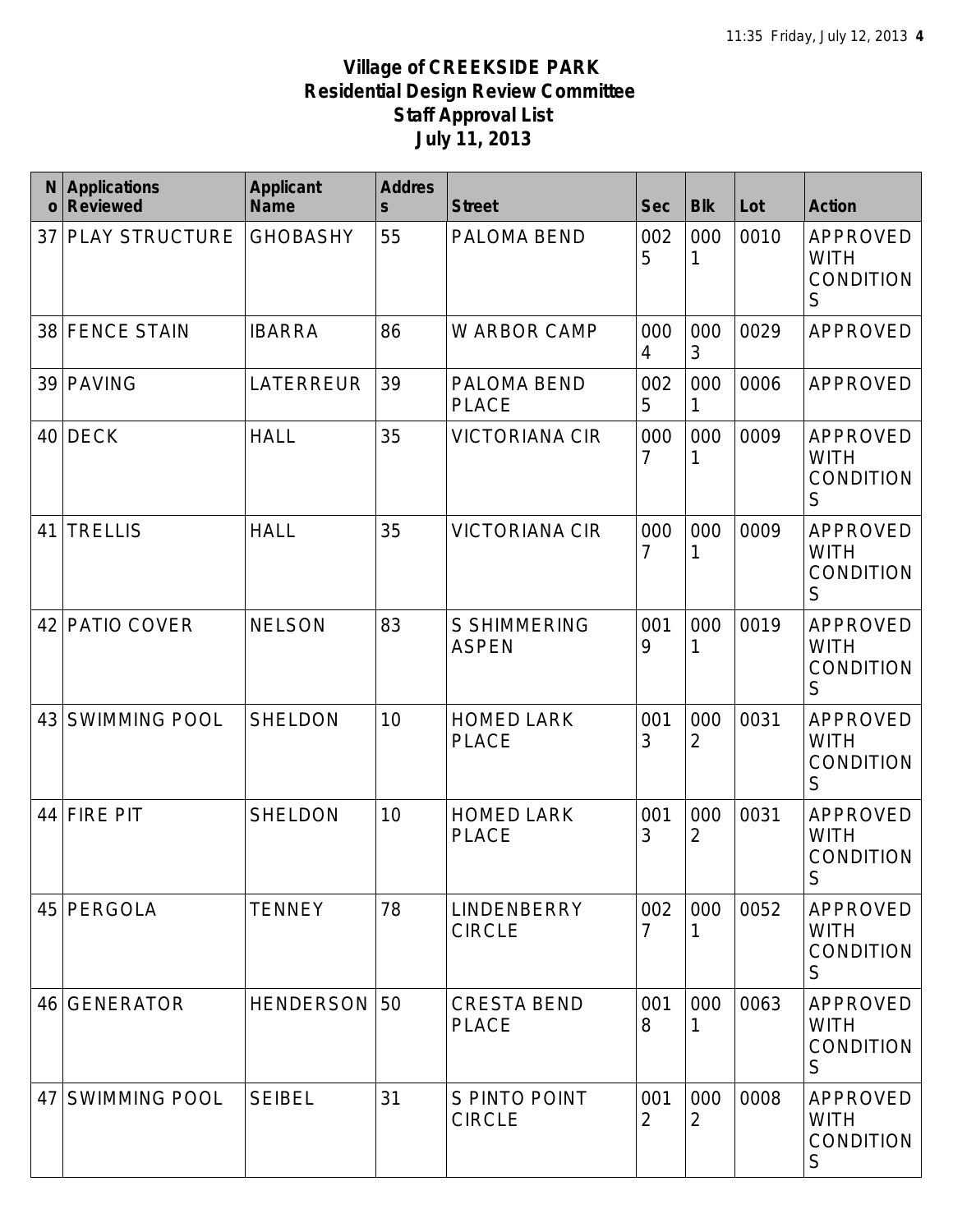| N<br>$\mathbf{o}$ | <b>Applications</b><br><b>Reviewed</b> | <b>Applicant</b><br><b>Name</b> | <b>Addres</b><br>$\mathsf{s}$ | <b>Street</b>                      | <b>Sec</b> | <b>Blk</b> | Lot  | <b>Action</b>                                              |
|-------------------|----------------------------------------|---------------------------------|-------------------------------|------------------------------------|------------|------------|------|------------------------------------------------------------|
| 48                | <b>SPA</b>                             | <b>MOLINA</b>                   | 34                            | <b>FREESTONE</b><br><b>STREAM</b>  | 001<br>5   | 000<br>5   | 0005 | APPROVED<br><b>WITH</b><br><b>CONDITION</b><br>S           |
| 49                | PERGOLA                                | <b>MOLINA</b>                   | 34                            | <b>FREESTONE</b><br><b>STREAM</b>  | 001<br>5   | 000<br>5   | 0005 | APPROVED<br><b>WITH</b><br><b>CONDITION</b><br>$\mathsf S$ |
| 50                | <b>SUMMER KITCHEN</b>                  | <b>MOLINA</b>                   | 34                            | <b>FREESTONE</b><br><b>STREAM</b>  | 001<br>5   | 000<br>5   | 0005 | APPROVED<br><b>WITH</b><br><b>CONDITION</b><br>S           |
| 51                | <b>SWIMMING POOL</b>                   | <b>RODRIGUEZ</b>                | 131                           | W VALERA RIDGE<br>PL               | 003        | 000<br>1   | 0012 | <b>APPROVED</b><br><b>WITH</b><br><b>CONDITION</b><br>S    |
| 52                | PERGOLA                                | <b>RODRIGUEZ</b>                | 131                           | W VALERA RIDGE<br>PL               | 003        | 000<br>1   | 0012 | <b>APPROVED</b><br><b>WITH</b><br><b>CONDITION</b><br>S    |
| 53                | SUMMER KITCHEN RODRIGUEZ               |                                 | 131                           | W VALERA RIDGE<br>PL               | 003        | 000<br>1   | 0012 | <b>APPROVED</b><br><b>WITH</b><br><b>CONDITION</b><br>S    |
| 54                | <b>FIREPLACE</b>                       | <b>RODRIGUEZ</b>                | 131                           | <b>W VALERA RIDGE</b><br>PL        | 003        | 000<br>1   | 0012 | <b>APPROVED</b><br><b>WITH</b><br><b>CONDITION</b><br>S    |
| 55                | WALKWAY                                | <b>FAUST</b>                    | 27                            | <b>CHASE MILLS</b><br><b>PLACE</b> | 000<br>6   | 000        | 0003 | <b>APPROVED</b>                                            |
| 56                | PERGOLA                                | <b>COX</b>                      | 58                            | <b>DANBY</b>                       | 000<br>6   | 000<br>1   | 0034 | APPROVED<br><b>WITH</b><br><b>CONDITION</b><br>S           |
|                   |                                        |                                 |                               |                                    |            |            |      |                                                            |
| 57                | <b>GENERATOR</b>                       | <b>McBEE</b>                    | 30                            | <b>TIOGA PLACE</b>                 | 000        | 000<br>1   | 0014 | APPROVED<br><b>WITH</b><br><b>CONDITION</b><br>S           |